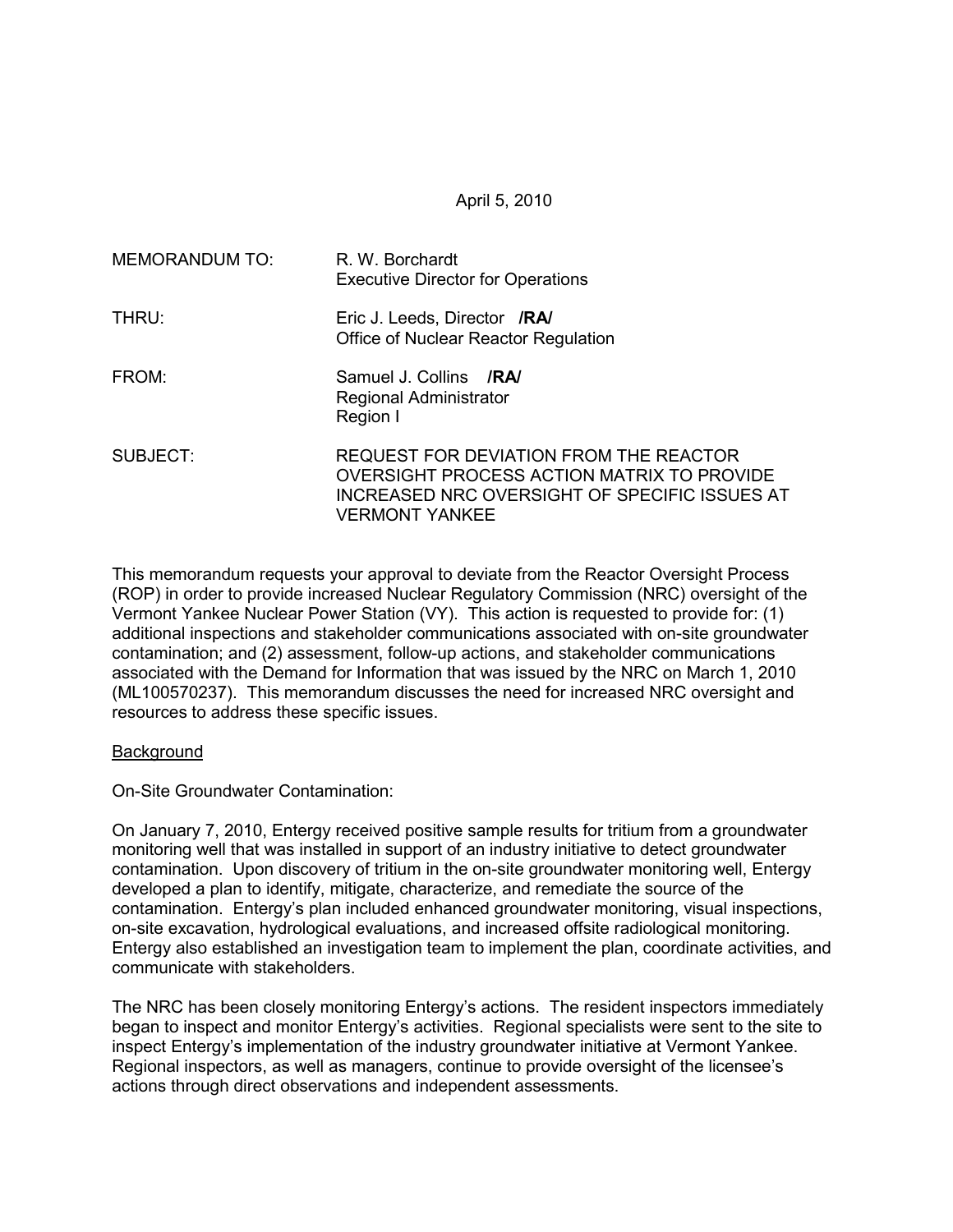The NRC has also been monitoring activities between Entergy and the State of Vermont regarding the veracity of statements made by Entergy officials and staff relative to underground piping at Vermont Yankee. On February 24, 2010, Entergy verbally informed the NRC of actions that Entergy had taken regarding certain employees, including some who were removed from their site positions at Vermont Yankee and placed on administrative leave. According to Entergy, these actions were taken as a result of Entergy's independent internal investigation into alleged contradictory or misleading information provided to the State of Vermont that was not corrected. While the NRC does not have jurisdiction over communications between Entergy and the State of Vermont, the NRC is aware that some of these individuals had responsibilities that involved decision-making communications that are material to the NRC and/or NRCregulated activities.

To date, the NRC has not identified any instances in which Entergy staff or officials have provided incomplete or inaccurate information to the NRC. However, in light of the above, on March 1, 2010, the NRC issued a Demand for Information (DFI) requiring Entergy, in part, to confirm that information provided by these individuals to the NRC is accurate and that the impact of the recent personnel changes is assessed with regards to regulatory program performance and safety culture.

Immediately upon being informed by Entergy of its actions taken regarding certain employees, the NRC dispatched a Region I manager to Vermont Yankee to provide additional oversight, augmenting the NRC resident inspectors assigned to the site. Additionally, a review charter was developed and a team was formed composed of the Regional Counsel, a Senior Project Engineer, and an Office of Investigations representative. As provided for by the DFI, the team independently reviewed Entergy's independent internal investigation report to assess whether there were potential issues involving decision-making communications that were material to the NRC and/or NRC-regulated activities.

## Deviation Basis

The ROP Action Matrix includes a range of licensee and NRC actions for each column of the Action Matrix. However, as discussed in Inspection Manual Chapter 0305, "Operating Reactor Assessment Program," there may be instances in which the actions prescribed by the Action Matrix may not be sufficient. In the case of Vermont Yankee, the staff considers it appropriate to apply increased inspection focus to specific areas, even though licensee performance in these areas has not crossed any specific thresholds mandating additional regulatory oversight.

The staff will continue to closely monitor Entergy's efforts to address the Vermont Yankee onsite groundwater contamination. Although tritium has been found in on-site monitoring wells, the staff has not identified a hazard to public health and safety, and the staff expects any off-site radiological releases to be very small (i.e., offsite doses, if any, would be negligible with respect to normal background). Nevertheless, increased NRC oversight of the characterization, mitigation and remediation of the tritium contamination is warranted given the extraordinary level of interest and concern by stakeholders, including numerous congressional, state, and local officials. Although there is not currently, nor is there likely to be, a public health and safety issue, additional independent inspections and assessments by the NRC of Entergy's activities, as well as increased external stakeholder communications and outreach, would help address stakeholder concerns and improve public confidence. Additionally, given the roles of some individuals who were the subject of Entergy's independent internal investigation, an increase in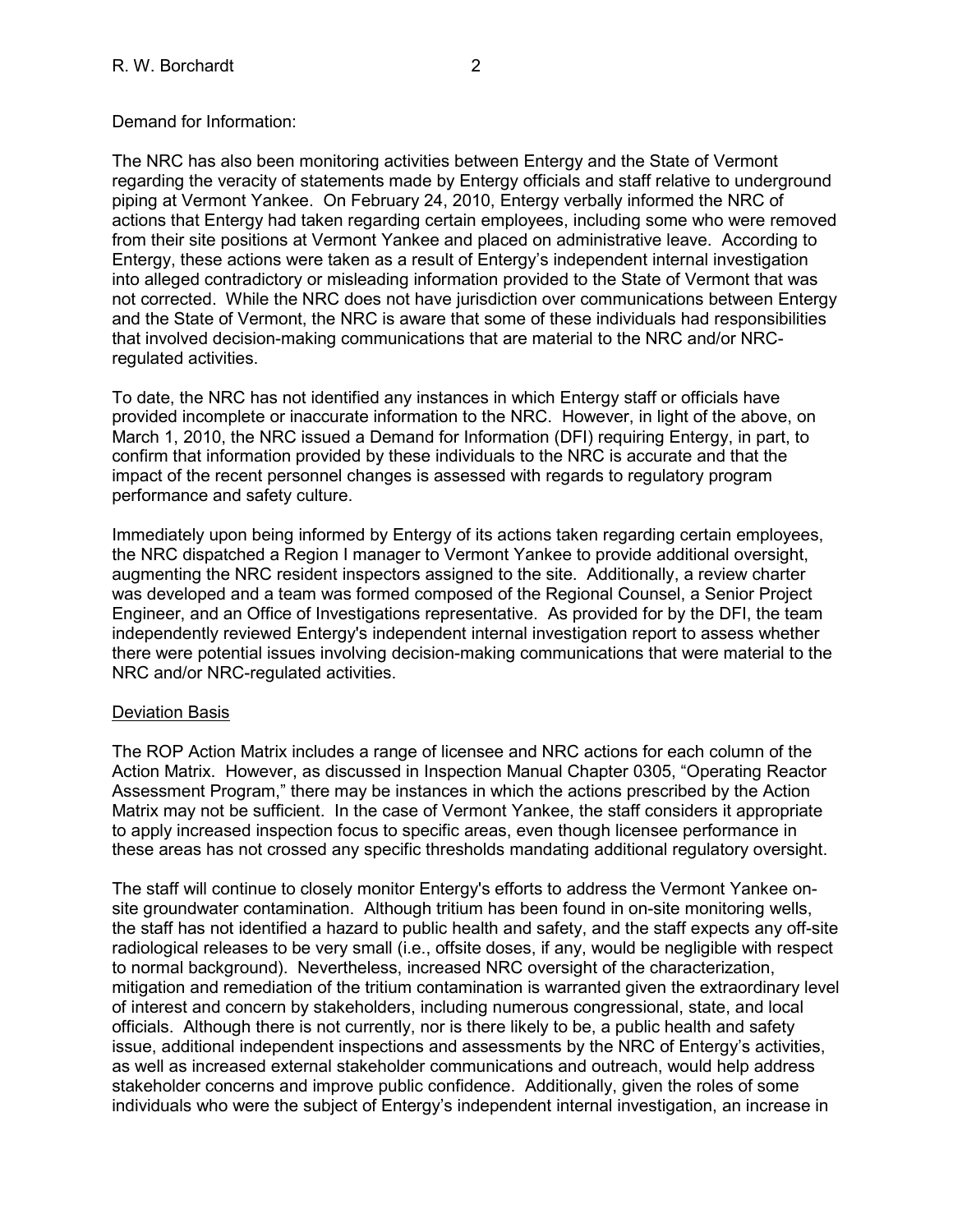independent inspection samples associated with groundwater activities will provide for added confidence in the veracity of information provided by Entergy.

The staff will thoroughly evaluate Entergy's response to the DFI, which was submitted on March 31, 2010. While we are not aware of any information that Entergy has provided to the NRC that was incomplete or inaccurate, recent organizational changes warrant additional sampling and verification. The staff plans to: (1) assess the adequacy of Entergy's response to the DFI including the appropriateness of the licensee's scope of review; (2) independently verify, on a sampling basis, information contained within the response; and (3) perform follow-up reviews of any potential adverse implications on NRC-regulated activities at Vermont Yankee.

Region I will work closely with NRC Headquarters staff to evaluate Entergy's DFI response and integrate the results of various audits, inspections, and other reviews. The results of these activities will be assessed collectively to determine if additional regulatory action by the NRC is warranted. Additionally, the results of the NRC's evaluation will require extensive communications and outreach to key internal and external stakeholders. This outreach to communicate inspection activities and results is instrumental in maintaining public confidence in the NRC.

## Planned Actions

1. On-Site Tritium Contamination

The staff requests approval to use additional NRC inspection resources to conduct specialized inspections, on a quarterly basis and as-needed, to evaluate Entergy's performance and progress relative to implementation of its action plan and milestones for:

- (a) determining the location(s) and source(s) of tritium contamination into the site groundwater;
- b) arresting the site groundwater contamination;
- c) conducting an extent of condition review;
- d) implementing a leak detection/monitoring program; and
- e) implementing plans to remediate the current groundwater contamination plume.

Further, the staff expects to conduct enhanced coordination and communication with officials from Vermont, New Hampshire, and Massachusetts regarding on-site and off-site groundwater samples and results. This may include the need for the NRC to conduct independent groundwater sampling if this is deemed to be necessary to support a regulatory conclusion.

The proposed efforts associated with increased oversight of the Vermont Yankee groundwater contamination issue are estimated to require an additional 0.25 FTE in calendar year 2010. These activities are expected to continue until the NRC is satisfied that the source of groundwater contamination has been characterized, mitigated, and remediated.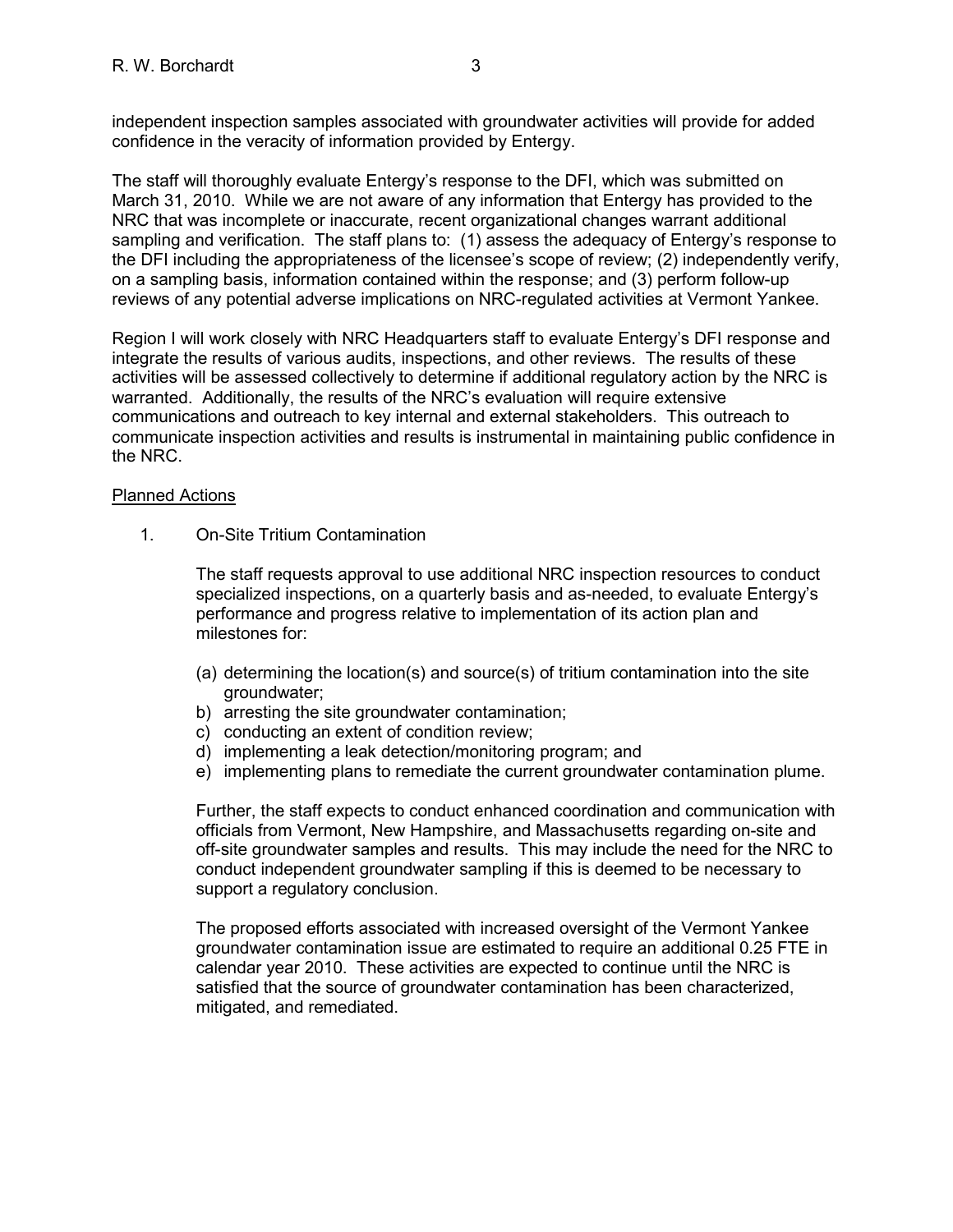The staff requests approval to use additional NRC resources to provide inspection and assessment of Entergy's response to the DFI, specifically:

- (a) The staff will thoroughly review Entergy's DFI response to determine whether the information required by the DFI has been provided and to independently evaluate Entergy's conclusions. This effort may include:
	- i. Review of Entergy's DFI response and inspection of activities associated with that response to assure that information provided by Entergy that is material to the NRC (for example, licensing actions and related documents) is complete and accurate;
	- ii. Evaluation of the adequacy and timeliness of Entergy's corrective actions to address any identified inaccuracies in material information that was provided to the NRC;
	- iii. Inspection of Entergy's activities to ensure that NRC-regulated programs in the areas that have been affected by the recent Vermont Yankee organizational changes continue to be adequately implemented;
	- iv. Evaluation of Entergy's actions to identify and respond, as appropriate, to any adverse implication to the Vermont Yankee site Safety Culture as a result of its independent investigation and the resulting actions and organizational changes.
- (b) The staff expects to conduct enhanced coordination and communication with the congressional, state, and local officials from Vermont, New Hampshire, and Massachusetts regarding the NRC's independent verification and follow-up inspections of Entergy's response to the DFI.

The proposed efforts associated with the independent verification, inspections, and assessment, and the resultant external communications and outreach, relative to Entergy's response to the DFI are estimated to require an additional 1.00 FTE through calendar year 2010. These activities are expected to continue until the NRC has completed its assessment of information provided by Entergy in response to the DFI. These resources do not include expenditures by Headquarters staff for additional audits and reviews relative to Entergy's license renewal application for Vermont Yankee and other licensing actions.

## Return to Normal NRC Monitoring

The staff plans to return to normal NRC monitoring efforts at Vermont Yankee consistent with the Action Matrix upon confirmation of the following:

• The NRC has concluded that Entergy has established and implemented effluent control and environmental monitoring procedures that provide reasonable assurance that the existing groundwater conditions will continue to be effectively monitored and assessed; that the procedures will detect new or changed conditions in a timely manner; and that the procedures are sufficient to monitor remediation efforts associated with the Vermont Yankee groundwater contamination plume.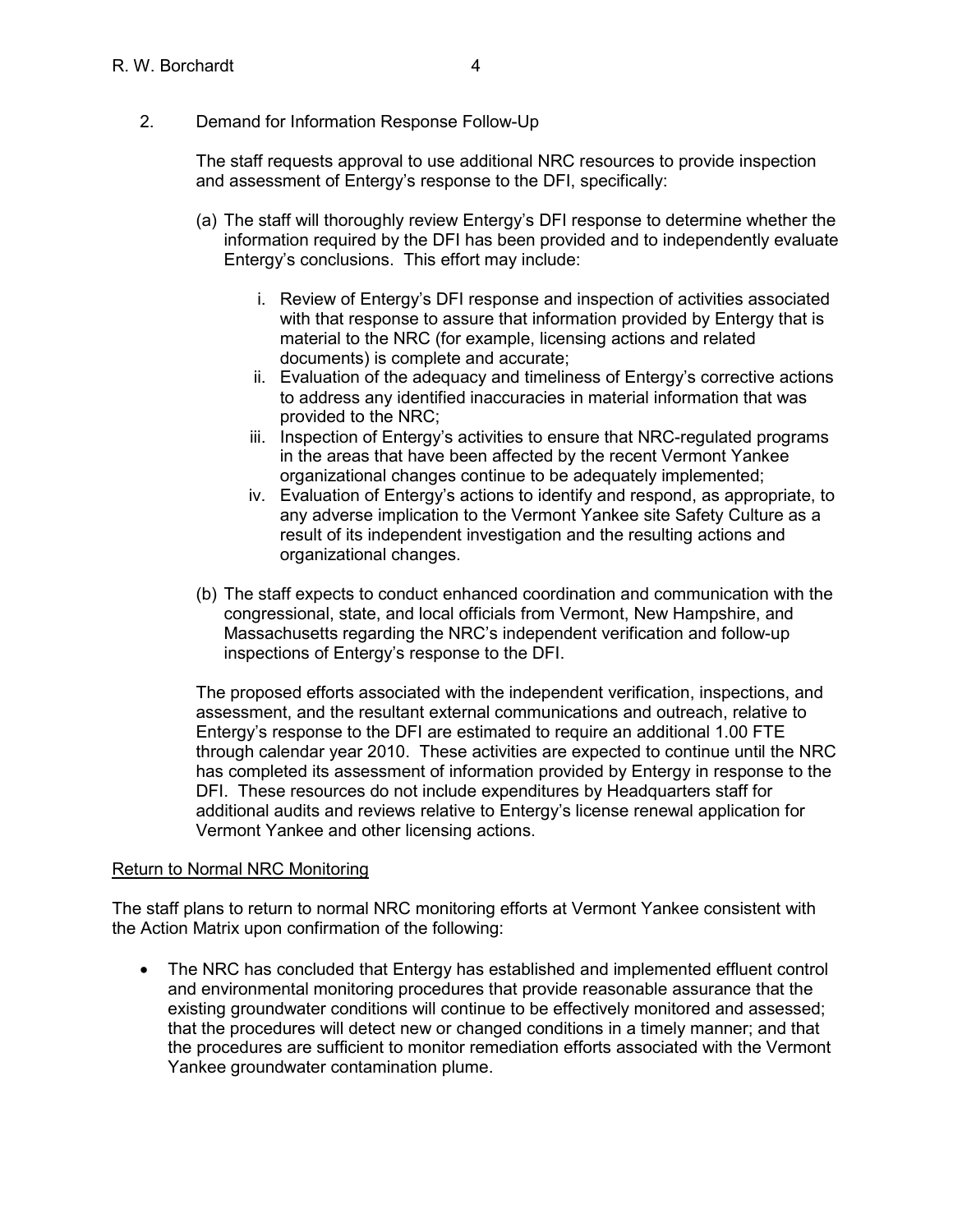• The NRC has concluded that Entergy has appropriately addressed the information requested in the DFI, and that sufficient information is available for the NRC to determine whether further regulatory action, if any, is warranted.

Consistent with the Staff Requirements Memorandum dated May 27, 2004, the staff will provide a copy of this Deviation Memorandum to the Commission and discuss the deviation at the next Agency Action Review Meeting. Pending your approval, the NRC staff will develop a communication approach to ensure that the licensee and stakeholders are appropriately informed.

Approve/Disapprove: **/RA/** Approve/Disapprove: **/RA/** April 5, 2010 R. W. Borchardt Date Executive Director for Operations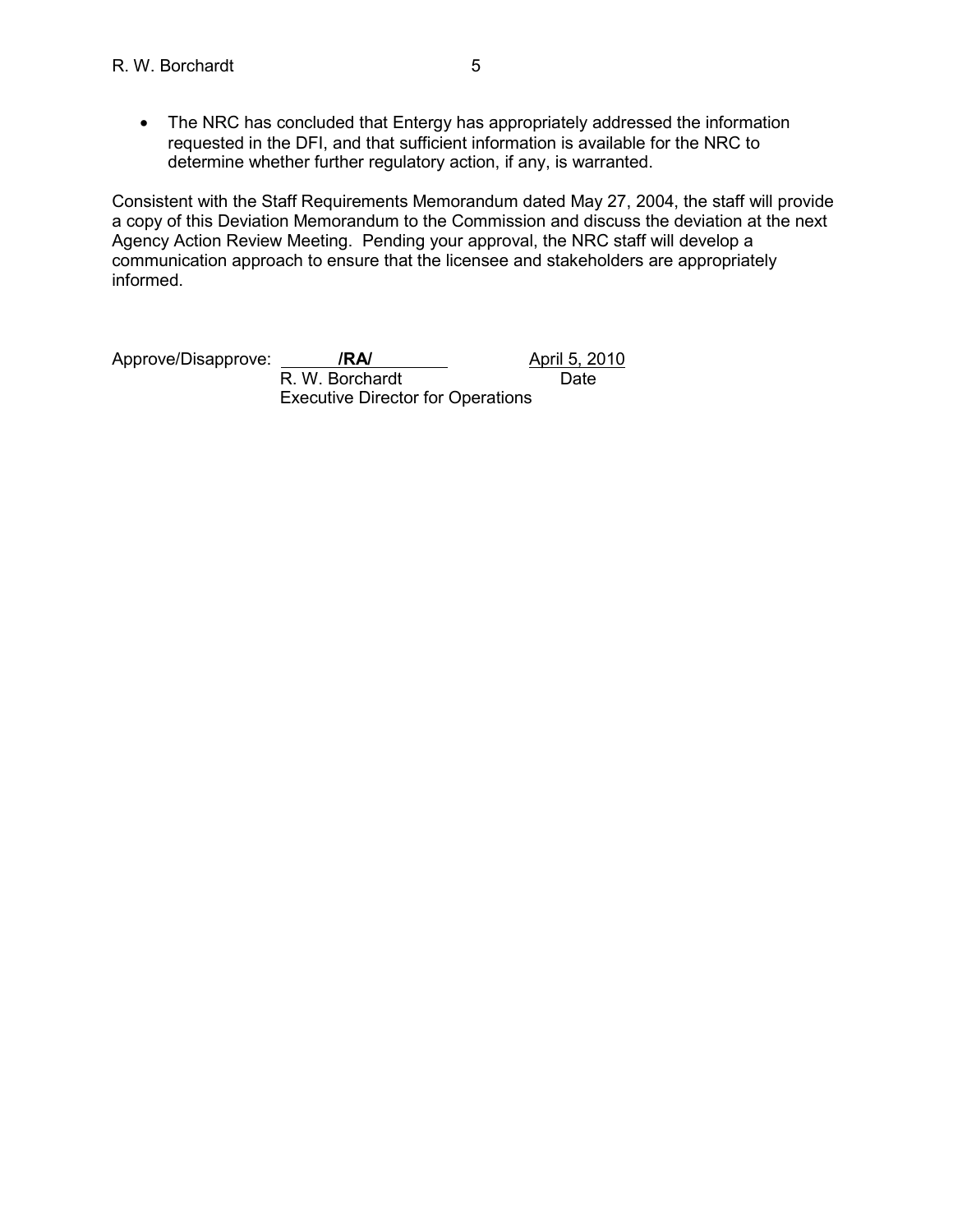• The NRC has concluded that Entergy has appropriately addressed the information requested in the DFI, and that sufficient information is available for the NRC to determine whether further regulatory action, if any, is warranted.

Consistent with the Staff Requirements Memorandum dated May 27, 2004, the staff will provide a copy of this Deviation Memorandum to the Commission and discuss the deviation at the next Agency Action Review Meeting. Pending your approval, the NRC staff will develop a communication approach to ensure that the licensee and stakeholders are appropriately informed.

Approve/Disapprove: **/RA/** Approve/Disapprove: **/RA/** April 5, 2010

R. W. Borchardt Date Executive Director for Operations

DISTRIBUTION: See next page

# **SUNSI Review Complete: MMM (Reviewer's Initials)**

ADAMS Accession No.: ML100960321

After declaring this document, "An Official Agency Record," the memo *will* be released to the Public. **DOCUMENT NAME: G:\DRP\BRANCH5\1-VY\DFI\Deviation Memo VY final.doc To receive a copy of this document, indicate in the box:**"**C**"= Copy without attachment/enclosure"**E**"= Copy with attachment/enclosure **N**"= No copy

| TO TOODIVO & OOD V OF HIID QOOGITION, INQIOQIO IN LIIO DOAT O<br>$\sim$<br><b>OUNT MILLI GILGOLILLICITY CHOLOGIC IT THO OUNT</b> |                |                          |                     |                                               |               |               |  |  |
|----------------------------------------------------------------------------------------------------------------------------------|----------------|--------------------------|---------------------|-----------------------------------------------|---------------|---------------|--|--|
| <b>OFFICE</b>                                                                                                                    | RI/DRP         | <b>RI/ORA</b>            | RI/DRS              | <b>RI/DRP</b>                                 | <b>RI/DRS</b> | <b>RI/DRP</b> |  |  |
| <b>NAME</b>                                                                                                                      | Setzer/TCS*    | M McLaughlin/<br>MMM*    | J White/ JRW*       | D Jackson/ DEJ via ID Roberts/ DJR*<br>lemail |               | D Lew/DCL*    |  |  |
| <b>DATE</b>                                                                                                                      | 03/25/10       | 03/25/10                 | 03/29/10            | 03/25/10                                      | 03/29/10      | 03/29/10      |  |  |
| <b>OFFICE</b>                                                                                                                    | RI/RA          | <b>NRR</b>               | <b>IEDO</b>         |                                               |               |               |  |  |
| <b>NAME</b>                                                                                                                      | S Collins/ SJC | Eric Leeds via<br>lemail | <b>RW Borchardt</b> |                                               |               |               |  |  |
| <b>DATE</b>                                                                                                                      | 04/02/10       | 04/02/10                 | 04/05/10            |                                               |               |               |  |  |

\*See previous concurrence page

OFFICIAL RECORD COPY